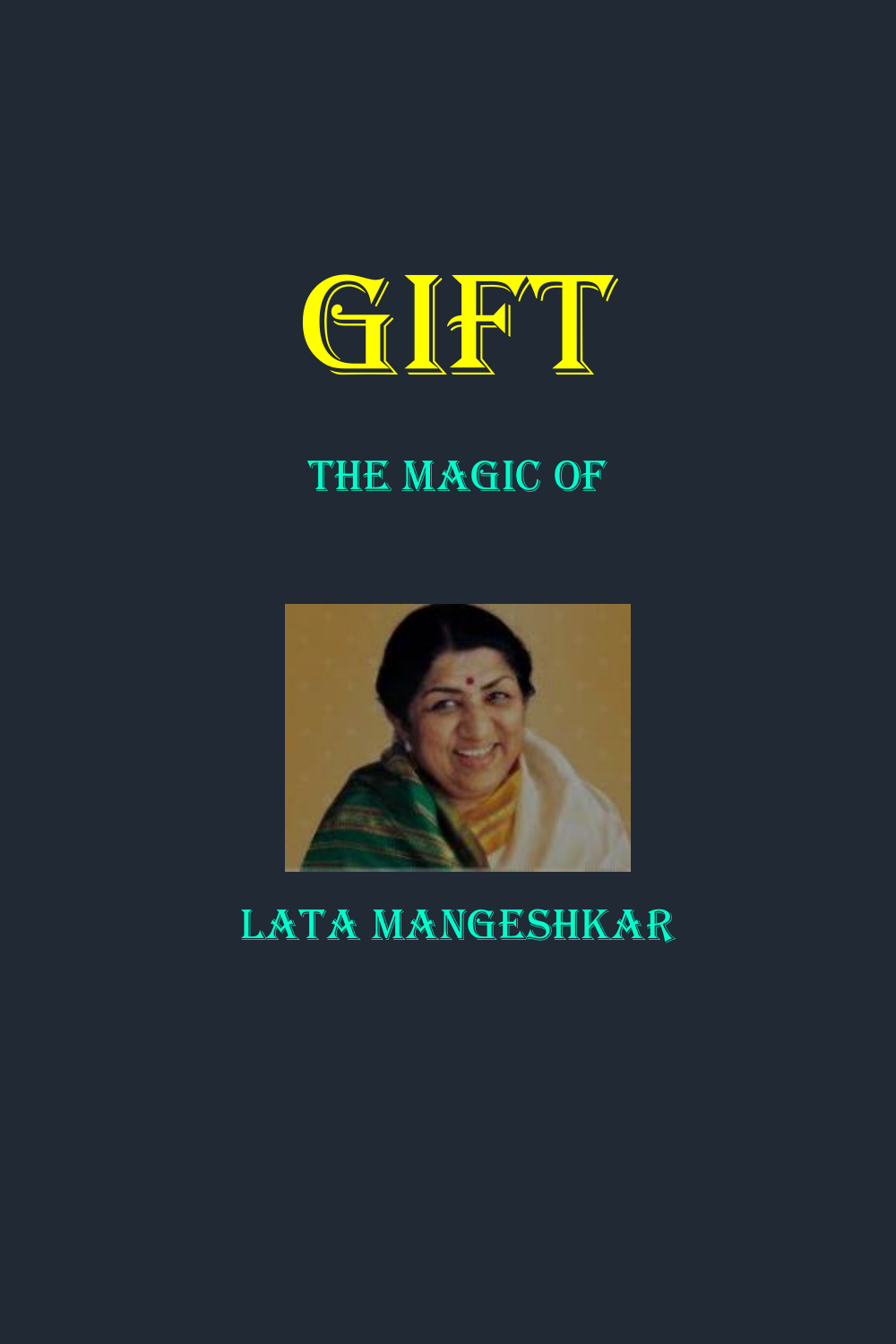The purpose of [releasing](https://www.youtube.com/watch?v=Pu5cikbigRA&t=48s) this Album (see page 4) is 2-fold:-

- 1. To pay tribute to Lata Tai, with whose blessings I could learn, at the ripe age of 75 years, playing songs on Casio, Midi Key Board etc., and record them as well as put them on my website, using my own mobile.
- 2. To demonstrate how a person having keen interest/ aptitude of playing music on Casio, to learn paying songs even without a mentor available.

The "Gift" file contains 60 hindi film songs of Lata Tai, one for each year from 1948 (when she was 19) to 2009 (when she was 80), except the years 2003 and 2008, which I could not locate.

One can see the range, variety and quality of songs rendered by her, which could be played even by an amateur.

I could not believe myself when I played my first full song on April 13, 2020 (something which I had tried from 1988 to 1992), after I touched Lata Tai's feet on 28.9.2019 on her  $90<sup>th</sup>$  birthday.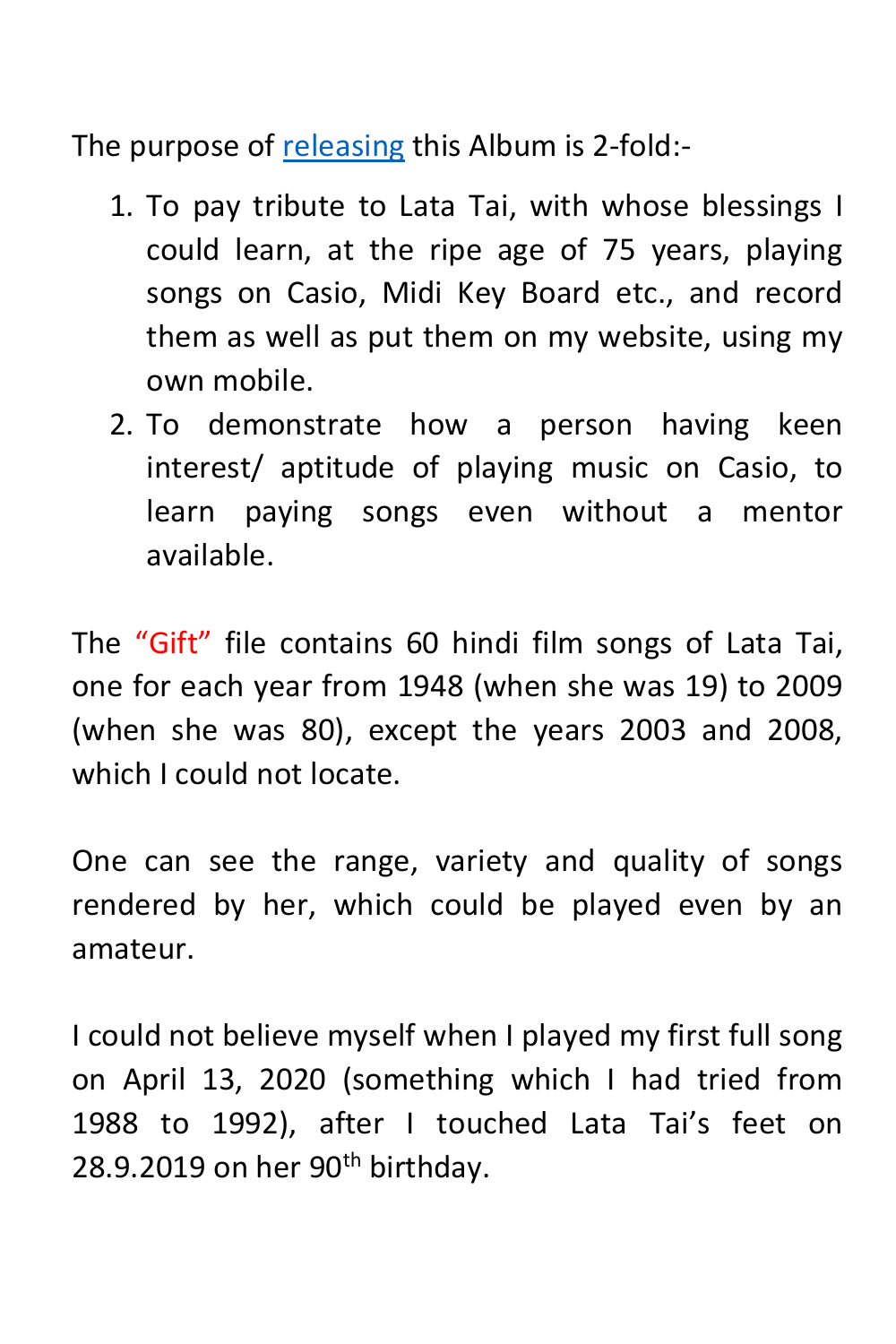While attempting to play songs during Corona first wave, on my granddaughter's Casio, I noticed:-

- i. If one tries, he/ she can play a simple catchy tune's first line, in patches, to start with.
- ii. Once he/ she practices it for few weeks/ months, he/ she can then play it by putting his/ her finger on the first key of the line, rest of the line will start following without much effort.
- iii. A song typically has 4-8 different lines to be played, which are often repeated. So to play a song, one has to playing 4-8 lines only.
- iv. But one tends to forget and mix them. So to remember each line, one has to remember first key of each line.
- v. To do that one may video record the song while playing it, which can be seen later to recollect and play, as can be seen in some songs of last few years in the Gift file.

## **The video has been released by my granddaughter Stuti as a gift on her 16th birthday, on December 31, 2021**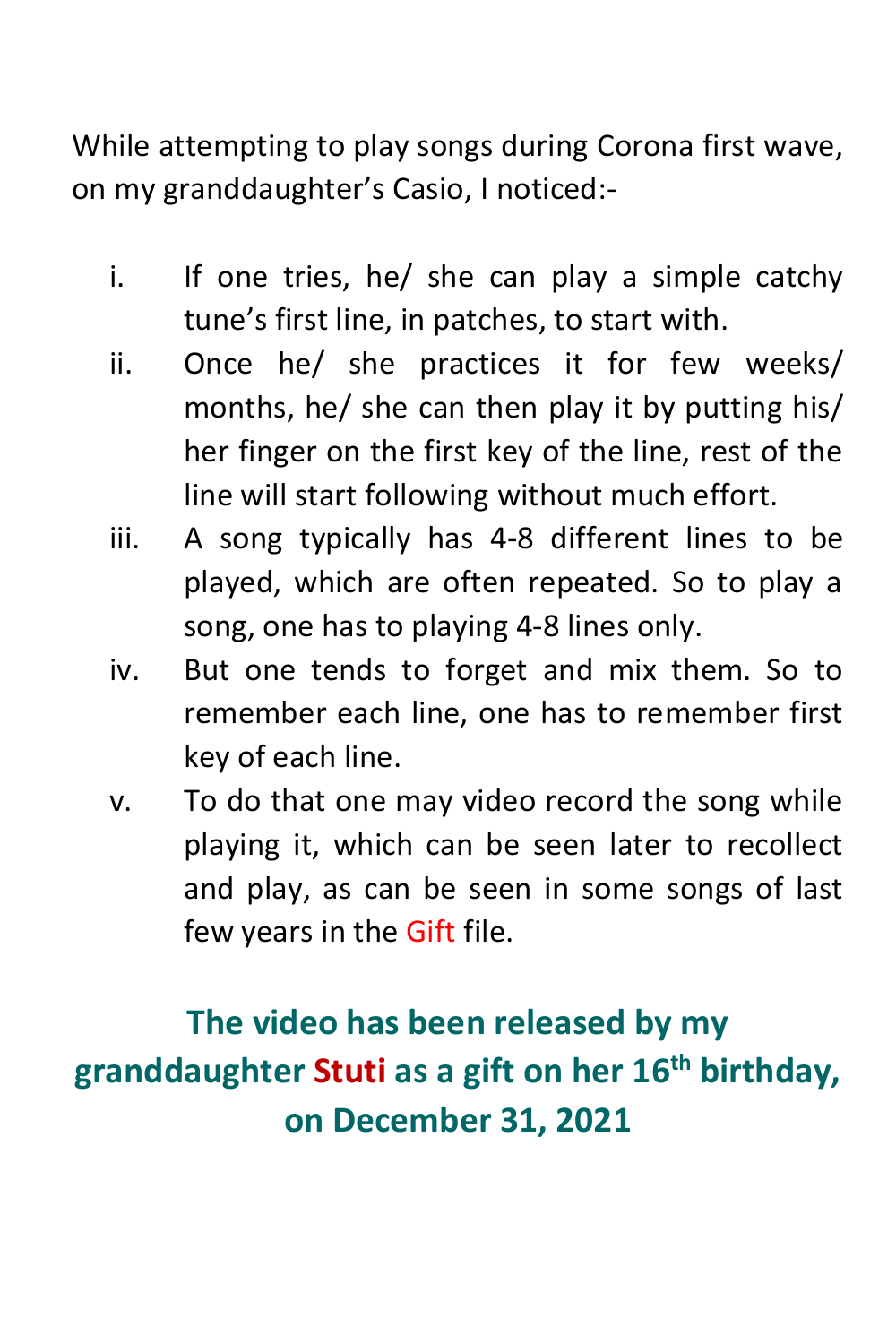| Album to Pay Tribute to Versatile, Ageless Lata Tai |               |                                |                                      |  |  |
|-----------------------------------------------------|---------------|--------------------------------|--------------------------------------|--|--|
|                                                     | हिंदी संस्करण | <b>Original Track</b>          | <b>KK Track</b>                      |  |  |
| $\mathbf{1}$                                        |               | 1948 Ziddi                     | Chanda re jare jare                  |  |  |
| 2                                                   |               | 1949 Mahal                     | <u>Aayega aayega aayega</u>          |  |  |
| 3                                                   |               | 1950 Samadhi                   | Gore gore O banke chhore             |  |  |
| 4                                                   |               | 1951 Naujawan                  | Thandihawayen                        |  |  |
| 5                                                   |               | 1952 Albela                    | Dheereseaaja                         |  |  |
| 6                                                   |               | 1953 Anarkali                  | Jaag darde                           |  |  |
| 7                                                   |               | 1954 Nagin                     | Man dole mera tan dole               |  |  |
| 8                                                   |               | <b>1955</b> Azad               | Radha Na Bole Na Bole                |  |  |
| 9                                                   |               | 1956 Rajhath                   | Mere sapno mein aana re sajna        |  |  |
| 10                                                  |               | 1957 Do Ankhen Barah Haath     | Mein gaoon                           |  |  |
| 11                                                  |               | 1958 Jailor                    | Hum pyar mein jalne walon ko         |  |  |
| 12                                                  |               | 1959 Anari                     | <b>Banke panchhi</b>                 |  |  |
| 13                                                  |               | 1960 Mughle Azam               | Pyar kiya to                         |  |  |
| 14                                                  |               | 1961 Hum Dono                  | Prabhu tero naam                     |  |  |
| 15                                                  | 1962 Arti     |                                | Kabhi to milegi kahin to milegi      |  |  |
| 16                                                  |               | 1963 Parasmani                 | Woh jab yaad aaye                    |  |  |
| 17                                                  |               | 1964 Dosti                     | Gudia hum se roothi rahogi           |  |  |
| 18                                                  |               | 1965 Guide                     | Piya tose naina laage re             |  |  |
| 19                                                  |               | 1966 Mamta                     | Rahen na rahen hum                   |  |  |
| 20                                                  |               | 1967 Shagird                   | Kanha aan padi mein tere dwar        |  |  |
| 21                                                  |               | 1968 Mere Humdam Mere Dost     | Allah, ye ada kaisi in hasino mein   |  |  |
| 22                                                  |               | 1969 Aaradhana                 | Kora kaghaz tha mann mera            |  |  |
| 23                                                  |               | 1970 Safar                     | Hum the jinke sahare                 |  |  |
| 24                                                  |               | 1971 Pakeeza                   | Chalte chalte mujhe koi mil gaya tha |  |  |
| 25                                                  |               | 1972 Shor                      | <u>Ek pyar ka nagma hai</u>          |  |  |
| 26                                                  |               | 1973 Abhimaan Teri             | <u>Teri bindiya re</u>               |  |  |
| 27                                                  |               | 1974 Aap ki kasam              | Karvaten badalte rahe saari raat hum |  |  |
| 28                                                  |               | 1975 Aandhi                    | <u>Tum aa gaye ho</u>                |  |  |
| 29                                                  |               | 1976 Kabhi Kabhi               | Mere ghar aayi                       |  |  |
| 30 <sup>1</sup>                                     |               | 1977 Kinara                    | Naam ghum jayega                     |  |  |
| 31                                                  |               | 1978 Main Tulsi Tere Aangan Ki | Main Mohabbat bade kaam ki cheez hai |  |  |
| 32                                                  |               | 1979 Norie                     | Aja re aja re mere dilbar            |  |  |
| 33                                                  |               | 1980 Thodi si bewafayi         | Hazaar rahen mud ke dekhi            |  |  |
| 34                                                  |               | 1981 Love Story                | kaisa tera pyae kaisa gussa hai tera |  |  |
| 35                                                  |               | 1982 Bazaar                    | <b>Phir Chhidi Raat Baat</b>         |  |  |
| 36                                                  |               | 1983 Razia Sultan              | <u>Ae Dil e nadaan </u>              |  |  |
| 37                                                  |               | 1983 Subah                     | Tum aasha vishwas hamaare            |  |  |
| 38                                                  |               | 1984 Mashaal                   | Mujhe tum yaad rakhna                |  |  |
| 39                                                  |               | 1985 Akhir kyon?               | Dushman na kare dost ne vo kaam kiya |  |  |
| 40                                                  |               | 1986 Ek pal                    | Chupke chupke hum                    |  |  |
| 41                                                  |               | 1987 Sindoor                   | Patjad sawan basant bahar            |  |  |
| 42                                                  |               | 1988 Ganga Jamuna Saraswati    | Sajan mera uspaar hai                |  |  |
| 43                                                  |               | 1989 Chandni                   | Tere mere hothon pe                  |  |  |
| 44                                                  |               | 1990 Aaj ka Arjun              | Gori hain kalaiyan                   |  |  |
| 45                                                  |               | 1991 Lekin                     | Yaara sili sili                      |  |  |
| 46                                                  |               | 1992 Parampara                 | Phoolon ke is shahar mein            |  |  |
| 47                                                  |               | 1993 Rudali                    | Dil hoom hoom kare                   |  |  |
| 48                                                  |               | 1994 Hum aapke ke hain kaun    | Didi tera devar                      |  |  |